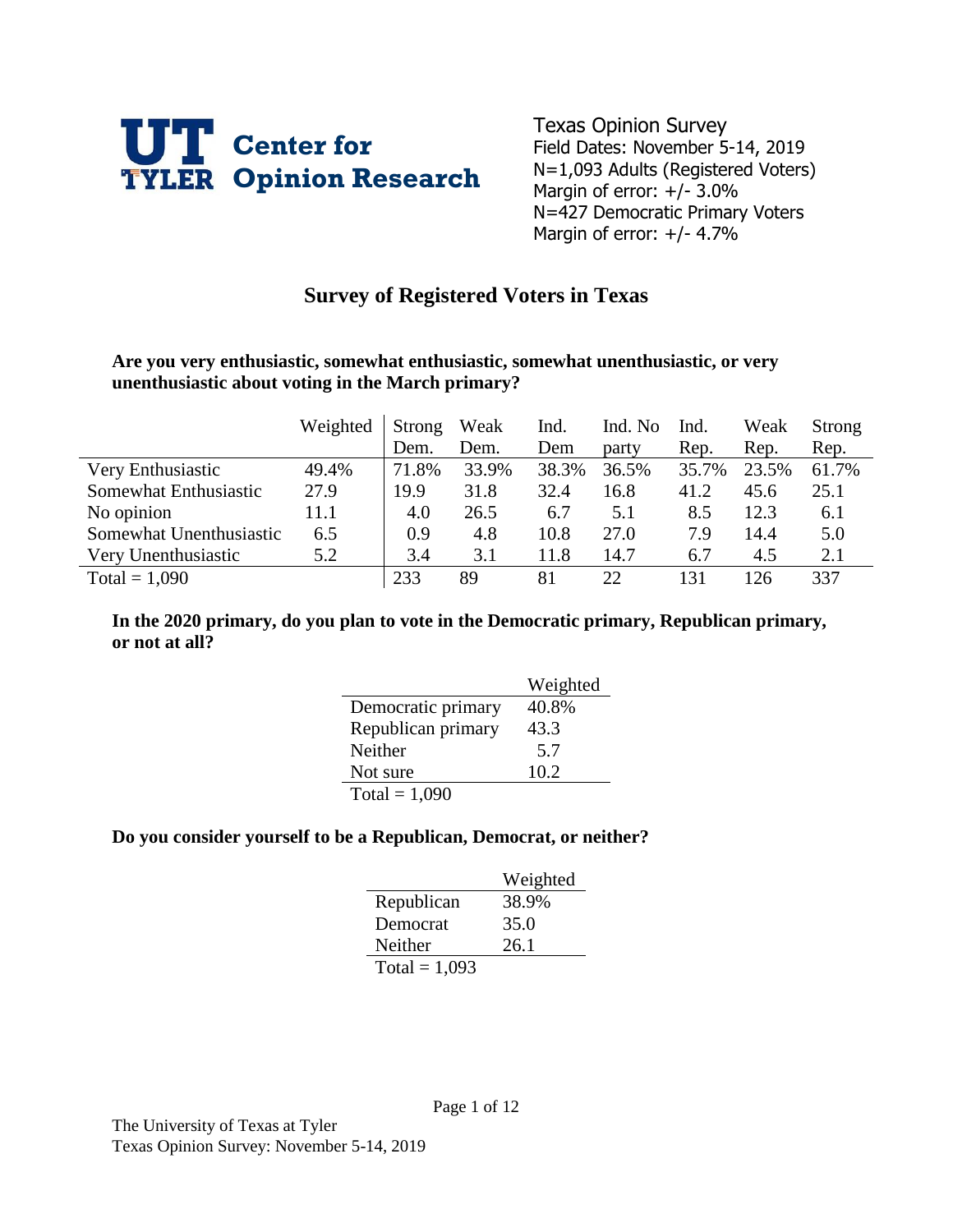**[If Republican or Democrat] Do you consider yourself to be a strong [Republican/ Democrat] or not strong [Republican/ Democrat]?**

**OR [If independent, no preference, or other party] Do you think of yourself as closer to the Republican Party or to the Democratic Party?**

|                               | Weighted |
|-------------------------------|----------|
| <b>Strong Republican</b>      | 29.5%    |
| Not strong Republican         | 12.1     |
| Lean Republican, Independent  | 11.8     |
| Lean to no Party, Independent | 2.0      |
| Lean Democratic, Independent  | 7.3      |
| <b>Not strong Democrat</b>    | 10.6     |
| <b>Strong Democrat</b>        | 26.9     |
| Total = $1,021$               |          |

#### **Using a 7-point scale where 1 is extremely liberal and 7 is extremely conservative, how would you rate your political views.**

|                               | Weighted | Dem.  | Ind. | Rep. |
|-------------------------------|----------|-------|------|------|
| <b>Extremely liberal</b>      | 8.7%     | 17.1% | 2.3% | 4.8% |
| Liberal                       | 12.4     | 24.9  | 6.5  | 4.6  |
| <b>Slightly Liberal</b>       | 8.5      | 12.2  | 14.3 | 2.2  |
| Moderate, Middle of the Road  | 26.1     | 29.4  | 46.5 | 12.6 |
| <b>Slightly Conservative</b>  | 12.0     | 8.1   | 14.8 | 13.9 |
| Conservative                  | 17.2     | 4.0   | 11.1 | 31.8 |
| <b>Extremely Conservative</b> | 15.1     | 4.3   | 4.5  | 30.1 |
| Total = $1,000$               |          | 365   | 217  | 418  |

### **In general, do you approve or disapprove of the way President Donald Trump is handling his job as President?**

|                 | Weighted | Dem. | Ind.  | Rep.  |
|-----------------|----------|------|-------|-------|
| Approve         | 43.3%    | 7.0% | 33.6% | 81.5% |
| Disapprove      | 49.0     | 86.5 | 54.3  | 12.2  |
| Don't Know      | 77       | 6.5  | 12.1  | 6.4   |
| Total = $1,026$ |          | 376  | 233   | 417   |

**In general, do you approve or disapprove of the way Senator John Cornyn is handling his job as Senator?**

|                 | Weighted | Dem.  | Ind.  | Rep.  |
|-----------------|----------|-------|-------|-------|
| Approve         | 36.1%    | 15.9% | 22.2% | 62.1% |
| Disapprove      | 34.6     | 60.4  | 32.4  | 12.5  |
| Don't Know      | 29.3     | 32.4  | 45.4  | 25.4  |
| Total = $1,027$ |          | 376   | 233   | 418   |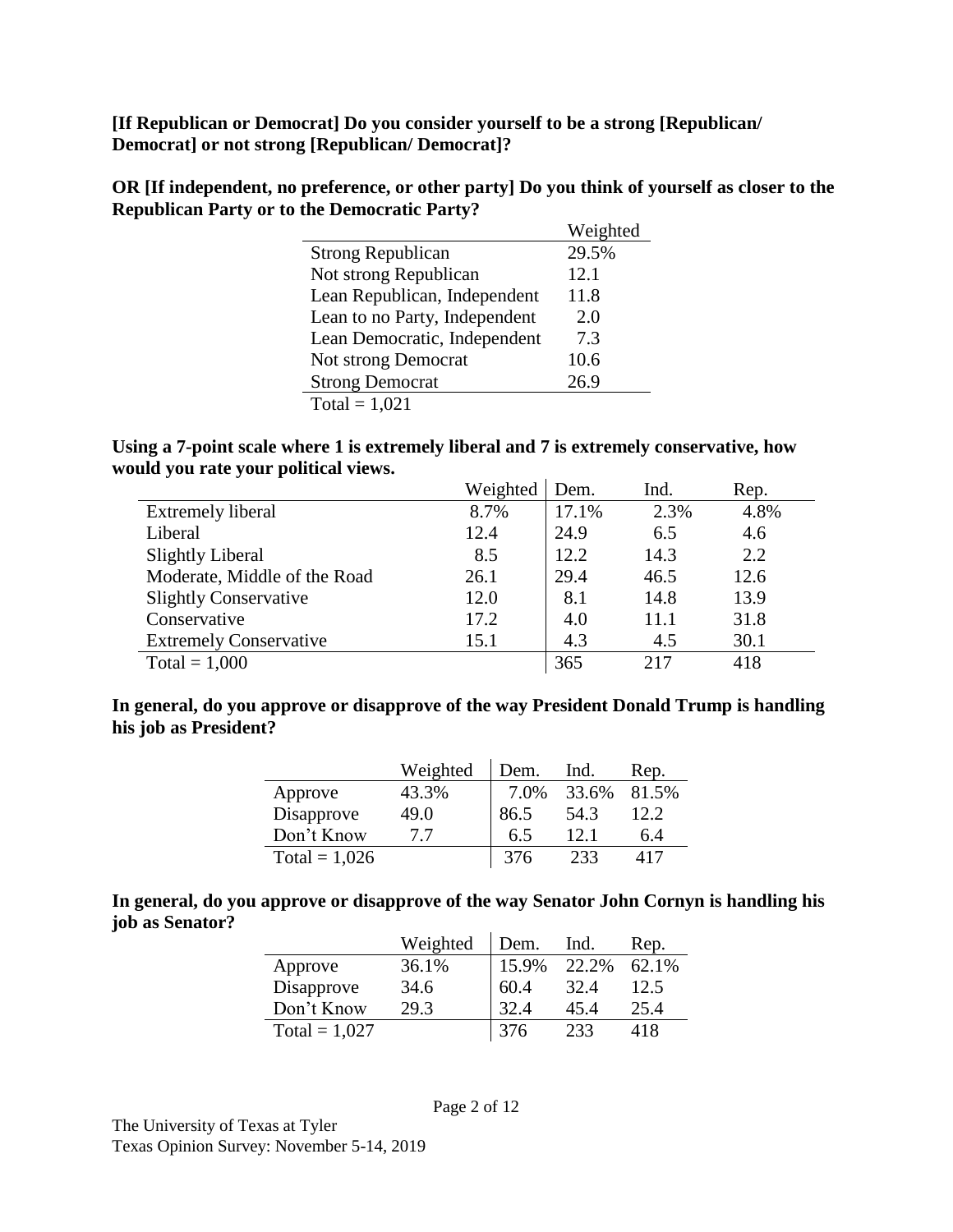|                                               | Rank 1 | Rank 2 | Rank 3 | Rank 4 |
|-----------------------------------------------|--------|--------|--------|--------|
| Closest to [me] on the issues                 | 36.5%  | 30.1%  | 18.1%  | 15.3%  |
| Supports the policy legacy of President Obama | 30.5   | 17.7   | 20.2   | 31.6   |
| Will appeal to independents                   | 25.7   | 29.0   | 27.3   | 18.0   |
| Will energize the base                        | 20.2   | 27 Q   | 26.7   | 26.0   |

**[If Democrat] Please list in order of importance the following characteristics you prefer in a Democratic nominee for president.**

#### Total =  $422$

### **[If Democrat or Independent closer to Democratic Party] Who is your FIRST CHOICE candidate in the Democratic primary?**

|                        | Dem.  | Ind.     | All   | White | Hispanic | <b>Black</b> |
|------------------------|-------|----------|-------|-------|----------|--------------|
|                        |       | (Lean D) |       |       |          |              |
| Joe Biden              | 28.1% | 28.2%    | 28.1% | 33.2% | 19.8%    | 30.9%        |
| <b>Bernie Sanders</b>  | 19.4  | 14.5     | 18.4  | 11.0  | 39.4     | 7.1          |
| Elizabeth Warren       | 17.8  | 21.5     | 18.6  | 23.3  | 11.4     | 17.9         |
| Pete Buttigieg         | 7.8   | 9.2      | 8.1   | 13.0  | 4.0      | 5.7          |
| Kamala Harris          | 5.3   | 1.5      | 4.6   | 4.4   |          | 7.9          |
| Julian Castro          | 4.1   |          | 3.3   | 1.3   | 6.2      | 3.0          |
| <b>Andrew Yang</b>     | 1.5   | 3.3      | 1.9   |       | 3.9      | 3.0          |
| Amy Klobuchar          | 2.1   | 0.8      | 1.8   | 2.0   | 2.4      | 0.9          |
| Tom Steyer             | 1.4   |          | 1.5   | 0.5   | 2.3      |              |
| Tulsi Gabbard          | 0.8   | 2.4      | 1.1   | 1.4   | 1.7      |              |
| Marian Williamson      | 1.2   |          | 1.0   |       |          | 4.3          |
| <b>Joe Sestak</b>      | 1.1   |          | 0.9   |       | 3.1      |              |
| Cory Booker            | 0.4   | 0.9      | 0.5   | 0.6   |          |              |
| John Delaney           | 0.1   |          | 0.1   |       |          |              |
| <b>Michael Bennett</b> |       |          |       |       |          |              |
| <b>Steve Bullock</b>   |       |          |       |       |          |              |
| <b>Wayne Messam</b>    |       |          |       |       |          |              |
| Not Sure               | 8.8   | 17.6     | 10.6  | 9.4   | 3.8      | 18.1         |
| $Total =$              | 324   | 103      | 427   | 260   | 58       | 62           |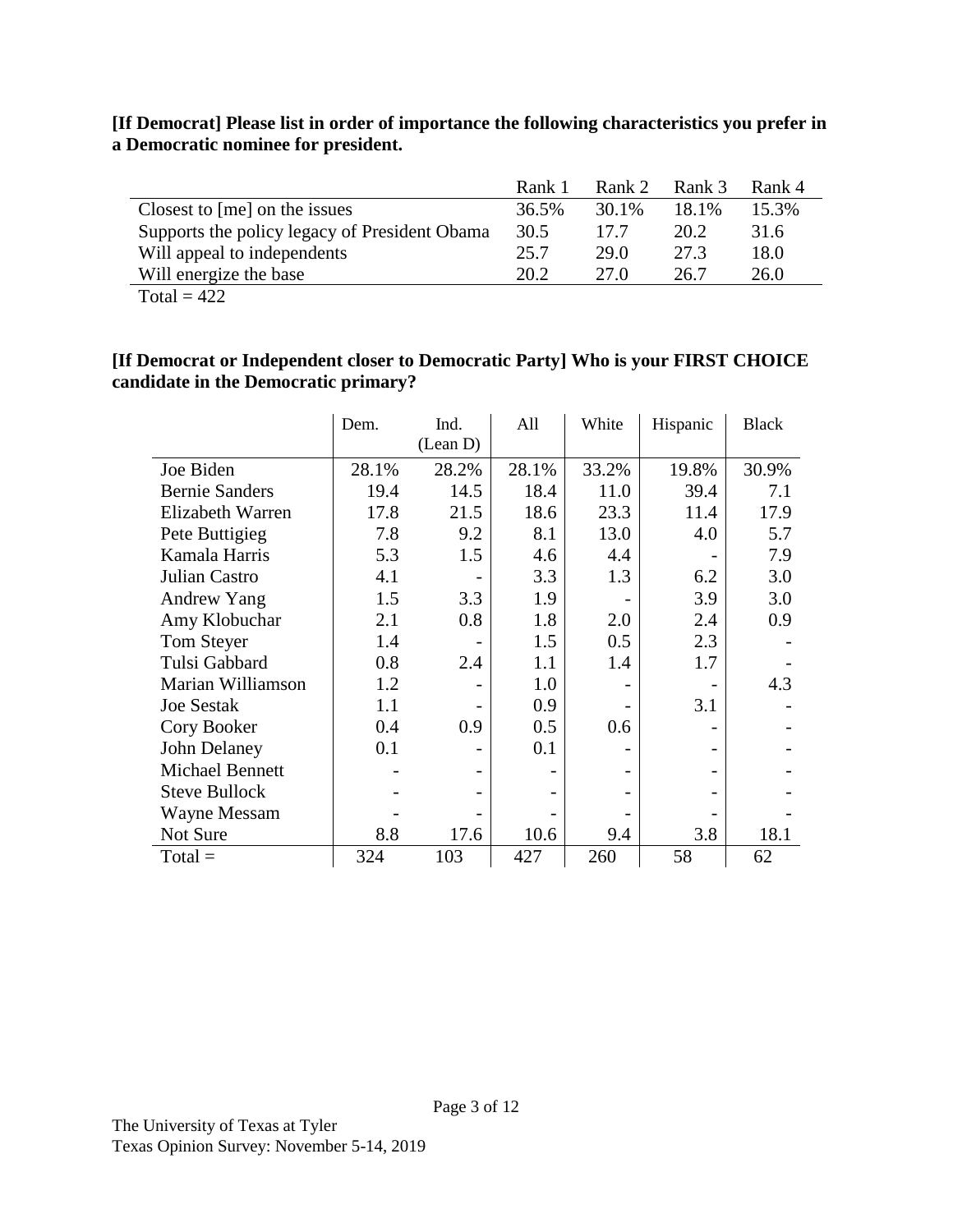### **[If Democrat or Independent closer to Democratic Party] Who is your SECOND CHOICE candidate in the Democratic primary?**

|                       | Dem.  | Ind.<br>(Lean D) | All   | White | Hispanic | <b>Black</b> |
|-----------------------|-------|------------------|-------|-------|----------|--------------|
| Joe Biden             | 16.4% | 21.2%            | 17.3% | 17.3% | 18.0%    | 17.6%        |
| Elizabeth Warren      | 20.2  | 11.8             | 18.5  | 19.2  | 20.6     | 15.7         |
| <b>Bernie Sanders</b> | 16.4  | 9.7              | 17.3  | 8.9   | 13.4     | 14.2         |
| Pete Buttigieg        | 10.8  | 11.3             | 10.6  | 18.5  | 6.0      | 1.1          |
| Kamala Harris         | 8.6   | 7.9              | 8.4   | 6.8   | 8.4      | 12.4         |
| Julian Castro         | 5.6   | 4.5              | 5.4   | 3.1   | 12.5     |              |
| Cory Booker           | 4.0   | 3.2              | 3.9   | 2.8   | 3.0      | 7.3          |
| Amy Klobuchar         | 3.2   | 3.8              | 3.3   | 4.9   | 1.1      | 4.2          |
| Tulsi Gabbard         | 2.5   |                  | 2.0   | 1.3   | 2.8      | 3.0          |
| John Delaney          | 1.3   | 0.3              | 1.1   | 0.2   | 2.3      |              |
| Marian Williamson     | 1.2   |                  | 1.0   | 1.4   | 1.2      |              |
| Michael Bennett       | 0.9   |                  | 0.7   |       |          | 2.8          |
| <b>Joe Sestak</b>     | 0.7   | 0.8              | 0.7   | 0.2   |          | 2.4          |
| <b>Wayne Messam</b>   | 0.6   |                  | 0.5   |       | 1.7      |              |
| Andrew Yang           | 0.5   | 2.2              | 0.8   | 1.9   |          |              |
| Tom Steyer            | 0.4   | 0.7              | 0.5   | 0.4   | 1.2      |              |
| Not Sure              | 11.0  | 17.6             | 13.3  | 12.6  | 6.0      | 19.2         |
| $Total =$             | 322   | 103              | 424   | 258   | 59       | 62           |

### **[If Democrat or Independent Lean Democrat] In the Texas Democratic primary for the U.S. Senate, which candidate do you support?**

|                           | Weighted | White | Hispanic | <b>Black</b> |
|---------------------------|----------|-------|----------|--------------|
| Cristina Tzintzún Ramirez | 9.4%     | 4.1%  | 18.6%    | 9.9%         |
| M.J. Hegar                | 8.5      | 12.6  | 4.3      | 4.2          |
| Royce West                | 8.3      | 7.2   | 0.5      | 22.3         |
| Amanda Edwards            | 8.1      | 5.6   | 10.2     | 10.9         |
| Chris Bell                | 7.4      | 7.3   | 8.6      | 5.9          |
| Someone else              | 6.5      | 6.3   | 6.1      | 4.0          |
| Not sure                  | 51.9     | 57.0  | 51.7     | 42.9         |
| Total = $427$             |          | 260   | 59       |              |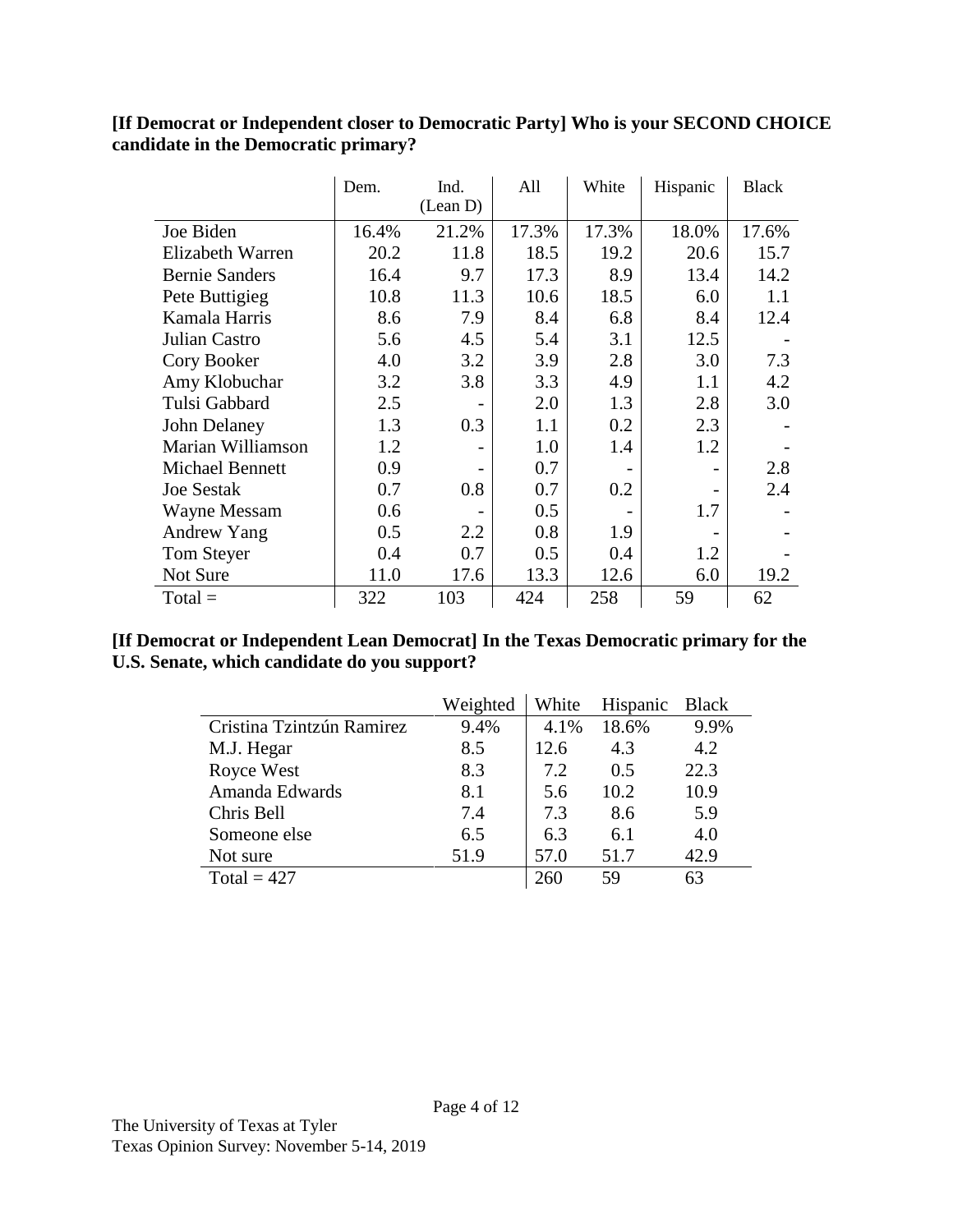|                  | Weighted |
|------------------|----------|
| Donald Trump     | 78.3%    |
| Mark Sanford     | 3.9      |
| Joe Walsh        | 14       |
| <b>Bill Weld</b> | 0.9      |
| Not sure         | 15.5     |
| Total = $597$    |          |

**[If Republican] If the general election for president were held today, for whom would you vote?**

#### **[If Republican CHOSE someone other than Donald Trump] If Donald Trump is the Republican nominee, would you be willing to support the Democratic Nominee?**

|              | Weighted |
|--------------|----------|
| Yes          | 46.7%    |
| No           | 27.2     |
| Not Sure     | 26.2     |
| Total $= 77$ |          |

#### **If the general election for president were held today, for whom would you vote?**

|                   | Weighted | Dem.  | Ind.  | Rep. |
|-------------------|----------|-------|-------|------|
| Elizabeth Warren  | 34.6%    | 73.4% | 28.4% | 4.0% |
| Donald Trump      | 45.7     | 4.4   | 37.7  | 88.5 |
| Neither $-$ Other | 13.5     | 17.3  | 20.8  | 5.2  |
| Not sure          | 6 I      | 5.0   | 13.2  | 2.4  |
| Total = $1,086$   |          | 323   | 299   | 464  |

#### **If the general election for president were held today, for whom would you vote?**

|                   | Weighted | Dem.  | Ind.  | Rep. |
|-------------------|----------|-------|-------|------|
| Joe Biden         | 39.4%    | 76.9% | 37.2% | 7.2% |
| Donald Trump      | 44.5     | 3.6   | 36.5  | 86.7 |
| Neither $-$ Other | 11.9     | 16.9  | 17.2  | 3.9  |
| Not sure          | 4 I      | 2.6   | 91    | 22   |
| Total = $1,091$   |          | 325   | 299   |      |

#### **If the general election for president were held today, for whom would you vote?**

|                   | Weighted | Dem.  | Ind.  | Rep. |
|-------------------|----------|-------|-------|------|
| Kamala Harris     | 33.1%    | 67.5% | 29.1% | 4.8% |
| Donald Trump      | 46.3     | 5.1   | 39.3  | 87.9 |
| Neither $-$ Other | 14.8     | 22.8  | 20.2  | 4.0  |
| Not sure          | 5.9      | 47    | 11.4  | 3.4  |
| Total = $1,091$   |          | 325   | 200   |      |

Page 5 of 12

The University of Texas at Tyler Texas Opinion Survey: November 5-14, 2019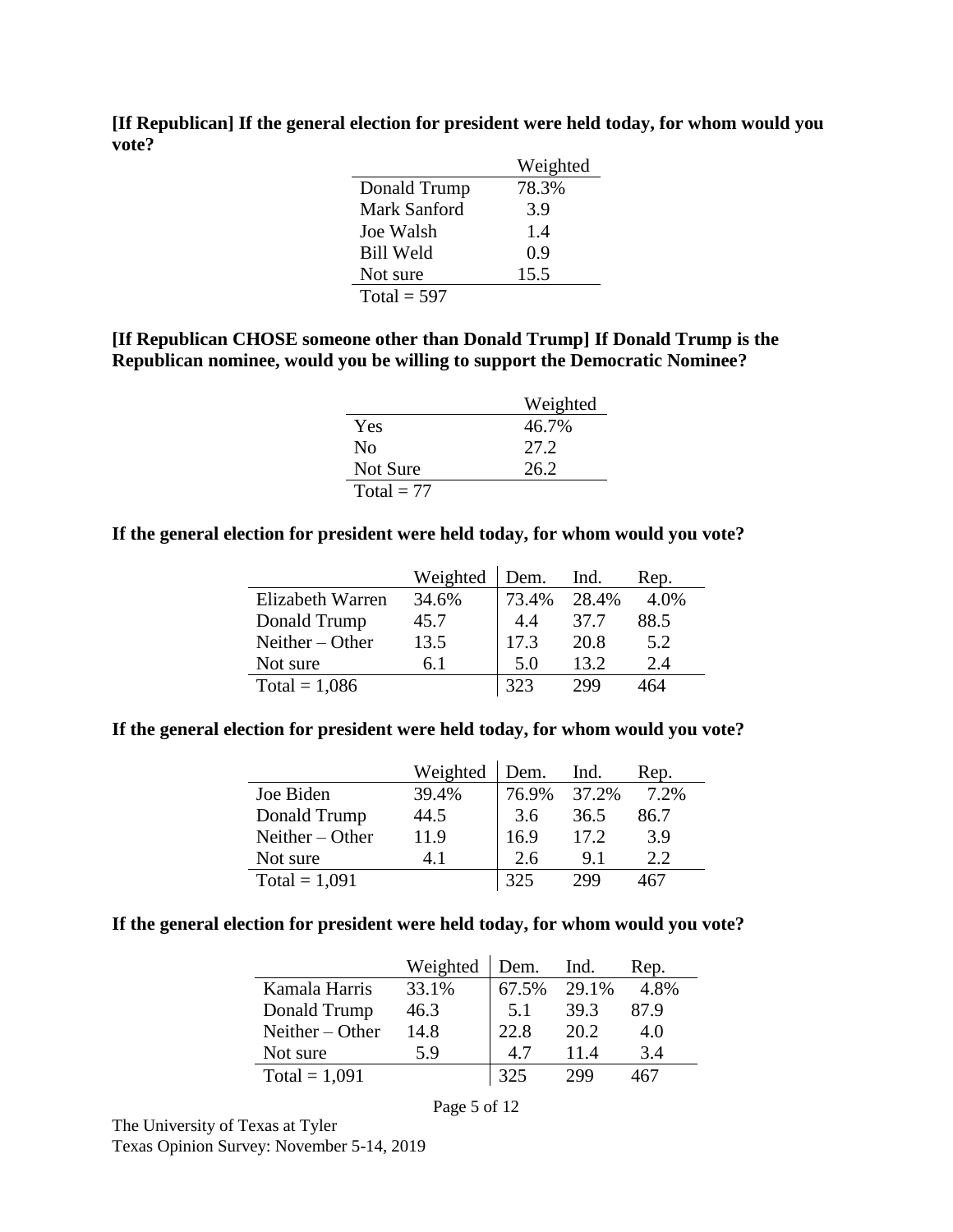|                       | Weighted | Dem.  | Ind.  | Rep. |
|-----------------------|----------|-------|-------|------|
| <b>Bernie Sanders</b> | 39.9%    | 82.0% | 34.2% | 5.8% |
| Donald Trump          | 44.2     | 3.0   | 37.3  | 86.1 |
| Neither – Other       | 11.4     | 11.9  | 20.0  | 5.3  |
| Not sure              | 14       | 3.1   | 8.5   | 2.8  |
| Total = $1,088$       |          | 325   | 298   | 465  |

**If the general election for president were held today, for whom would you vote?**

#### **If the general election for president were held today, for whom would you vote?**

|                   | Weighted | Dem.  | Ind.  | Rep. |
|-------------------|----------|-------|-------|------|
| Pete Buttigieg    | 32.7%    | 65.4% | 29.4% | 5.5% |
| Donald Trump      | 45.3     | 4.9   | 37.3  | 87.0 |
| Neither $-$ Other | 14.7     | 24.0  | 19.6  | 3.0  |
| Not sure          | 74       | 5.8   | 13.7  | 4.5  |
| Total = $1,089$   |          | 324   | 299   | 466  |

### **If the general election for president were held today, for whom would you vote?**

|                 | Weighted | Dem.  | Ind.  | Rep. |
|-----------------|----------|-------|-------|------|
| Julian Castro   | 34.2%    | 69.7% | 29.5% | 5.3% |
| Donald Trump    | 45.2     | 5.2   | 37.9  | 86.2 |
| Neither – Other | 13.6     | 18.5  | 19.7  | 5.0  |
| Not sure        | 7.1      | 6.7   | 13.0  | 3.5  |
| Total = $1,088$ |          | 324   | 299   | 465  |

**Generations of slavery and discrimination have created conditions that make it difficult for blacks to work their way out of the lower class.**

|                         | Weighted |
|-------------------------|----------|
| Strongly disagree       | 21.4%    |
| Somewhat disagree       | 20.9     |
| Have a neutral position | 15.7     |
| Somewhat agree          | 19.4     |
| Strongly agree          | 22.6     |
| $Total =$               | 1.081    |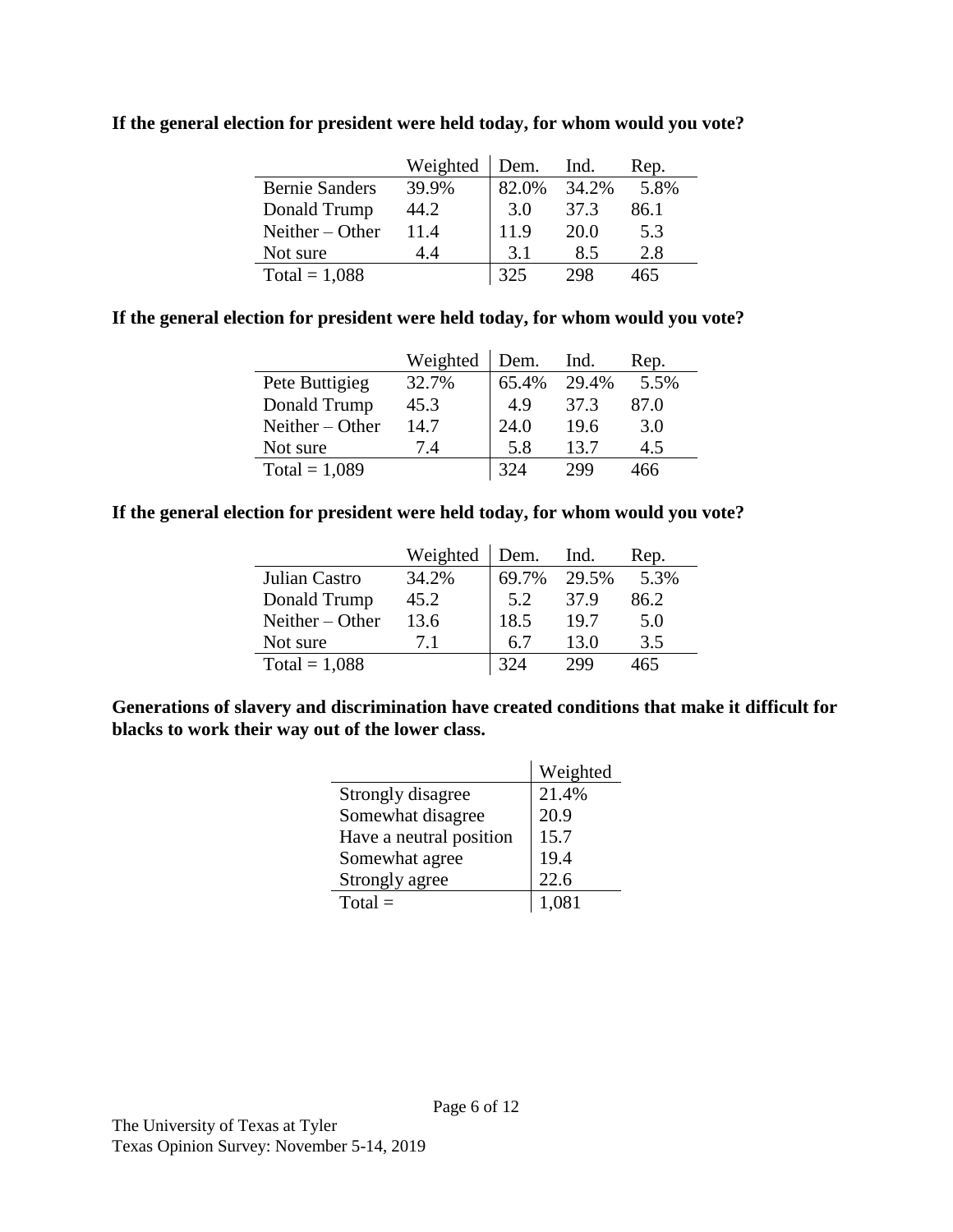**Irish, Italians, Jewish and many other minorities overcame prejudice and worked their way up. Blacks should do the same without any special favors.**

|                         | Weighted |
|-------------------------|----------|
| Strongly disagree       | 25.9%    |
| Somewhat disagree       | 20.6     |
| Have a neutral position | 21.5     |
| Somewhat agree          | 14.6     |
| Strongly agree          | 17.3     |
| $Total =$               |          |

### **Based on what know today, do you believe that President Trump should be impeached?**

|                         | Weighted | Dem.  | Ind.  | Rep.  |
|-------------------------|----------|-------|-------|-------|
| Should be impeached     | 44.8%    | 83.6% | 41.1% | 13.0% |
| Should not be impeached | 46.9     | 8.7   | 46.3  | 81.4  |
| Neutral                 | 8.2      | 7.8   | 12.7  | 5.6   |
| Total = $1,090$         |          | 324   | 299   | 467   |

#### **Overall, do you agree or disagree that elected officials are doing enough to prevent mass shootings?**

|                   | Weighted | Dem. | Ind. | Rep.  |
|-------------------|----------|------|------|-------|
| Strongly agree    | 8.1%     | 6.0% | 4.3% | 12.4% |
| Agree             | 11.9     | 6.3  | 10.5 | 17.8  |
| Somewhat agree    | 15.1     | 8.2  | 13.7 | 22.1  |
| Somewhat disagree | 16.8     | 13.5 | 19.3 | 18.0  |
| Disagree          | 15.9     | 19.7 | 13.5 | 14.1  |
| Strongly disagree | 27.9     | 43.7 | 32.9 | 10.4  |
| Not Sure          | 4.4      | 2.6  | 5.8  | 5.1   |
| Total = $1,087$   |          | 390  | 240  | 535   |

### **To what degree do you agree or disagree, over the last few years, trust of the police has declined in your community?**

|                   | Weighted | White | Hispanic | <b>Black</b> |
|-------------------|----------|-------|----------|--------------|
| Strongly agree    | 8.9%     | 5.3%  | 11.9%    | 10.1%        |
| Agree             | 7.7      | 8.2   | 13.0     | 7.8          |
| Somewhat agree    | 17.2     | 16.2  | 21.4     | 15.8         |
| Somewhat disagree | 15.5     | 14.4  | 22.1     | 13.7         |
| Disagree          | 17.5     | 20.6  | 3.5      | 12.9         |
| Strongly disagree | 13.2     | 14.4  | 14.0     | 16.0         |
| No Answer         | 20.1     | 20.9  | 14.1     | 23.7         |
| Total = $1,087$   |          | 799   | 94       | 84           |

The University of Texas at Tyler Texas Opinion Survey: November 5-14, 2019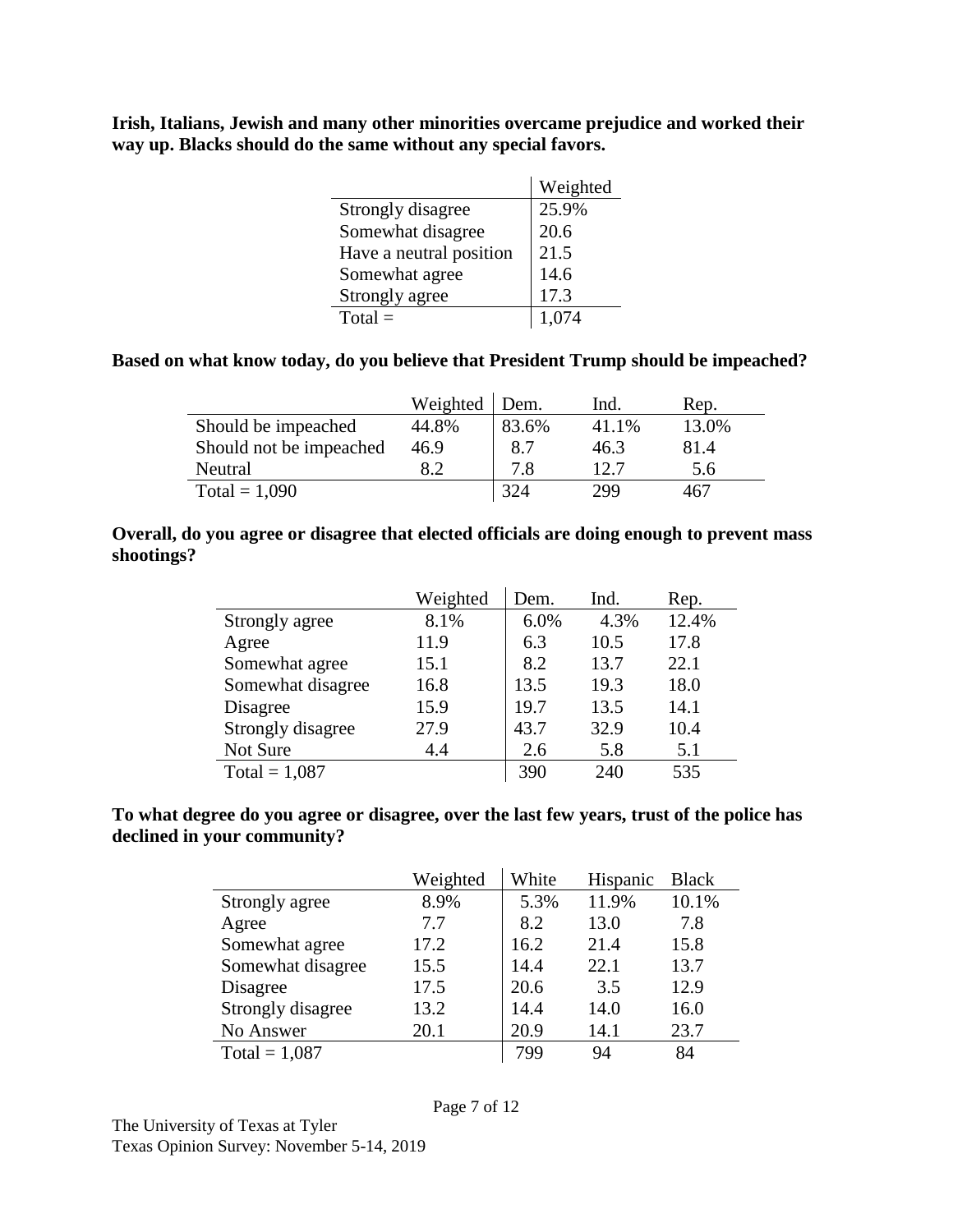|                   | Weighted | White | Hispanic | <b>Black</b> |
|-------------------|----------|-------|----------|--------------|
| Strongly agree    | 11.8%    | 8.9%  | 15.2%    | 19.3%        |
| Agree             | 17.8     | 18.6  | 19.9     | 15.2         |
| Somewhat agree    | 20.9     | 23.5  | 21.4     | 13.2         |
| Somewhat disagree | 9.1      | 7.6   | 11.4     | 11.2         |
| Disagree          | 6.9      | 6.6   | 9.0      | 3.7          |
| Strongly disagree | 4.6      | 3.7   | 5.5      | 4.9          |
| No Answer         | 28.9     | 31.0  | 17.6     | 32.6         |
| Total = $1,083$   |          | 799   | 93       | 84           |

**To what degree do you agree or disagree, over the last few years, there has been an increase in tension between the police and minority communities?**

**To what degree do you agree or disagree, over the last few years, there has been an increase in derogatory statements made about the police?**

|                   | Weighted | White | Hispanic | <b>Black</b> |
|-------------------|----------|-------|----------|--------------|
| Strongly agree    | 13.9%    | 15.7% | 12.3%    | 14.1%        |
| Agree             | 15.1     | 17.0  | 15.1     | 8.8          |
| Somewhat agree    | 17.3     | 18.3  | 19.5     | 15.6         |
| Somewhat disagree | 11.8     | 7.3   | 21.0     | 13.4         |
| Disagree          | 6.4      | 6.4   | 4.8      | 11.7         |
| Strongly disagree | 6.7      | 4.2   | 10.3     | 11.5         |
| No Answer         | 28.8     | 31.2  | 17.1     | 24.9         |
| Total = $1,084$   |          | 799   | 93       | 84           |

#### **How do you primarily hear about instance of police behavior?**

|                    | Weighted | White | Hispanic | <b>Black</b> |
|--------------------|----------|-------|----------|--------------|
| Local news         | 43.3%    | 45.3% | 42.9%    | 42.1%        |
| National news      | 47.6     | 47.9  | 50.0     | 37.9         |
| Friends and Family | 7.0      | 5.9   | 6.2      | 10.6         |
| <b>Neighbors</b>   | 2.1      | 0.8   | 0.9      | 9.5          |
| Total = $1,069$    |          | 791   | 92       | 83           |

### **Should oversight of Police behavior be done internally, by a community based third party, or federal agency?**

|                                   | Weighted | White | Ind.  | Rep.  |
|-----------------------------------|----------|-------|-------|-------|
| Internal investigations by Police | 24.5%    | 29.0% | 17.5% | 14.4% |
| Community based organizations     | 34.6     | 33.3  | 35.3  | 40.2  |
| Federal agency                    | 24.3     | 19.6  | 31.3  | 36.8  |
| Not sure                          | 16.6     | 18.1  | 15.8  | 8.6   |
| Total = $1,082$                   |          | 798   | 93    | 83    |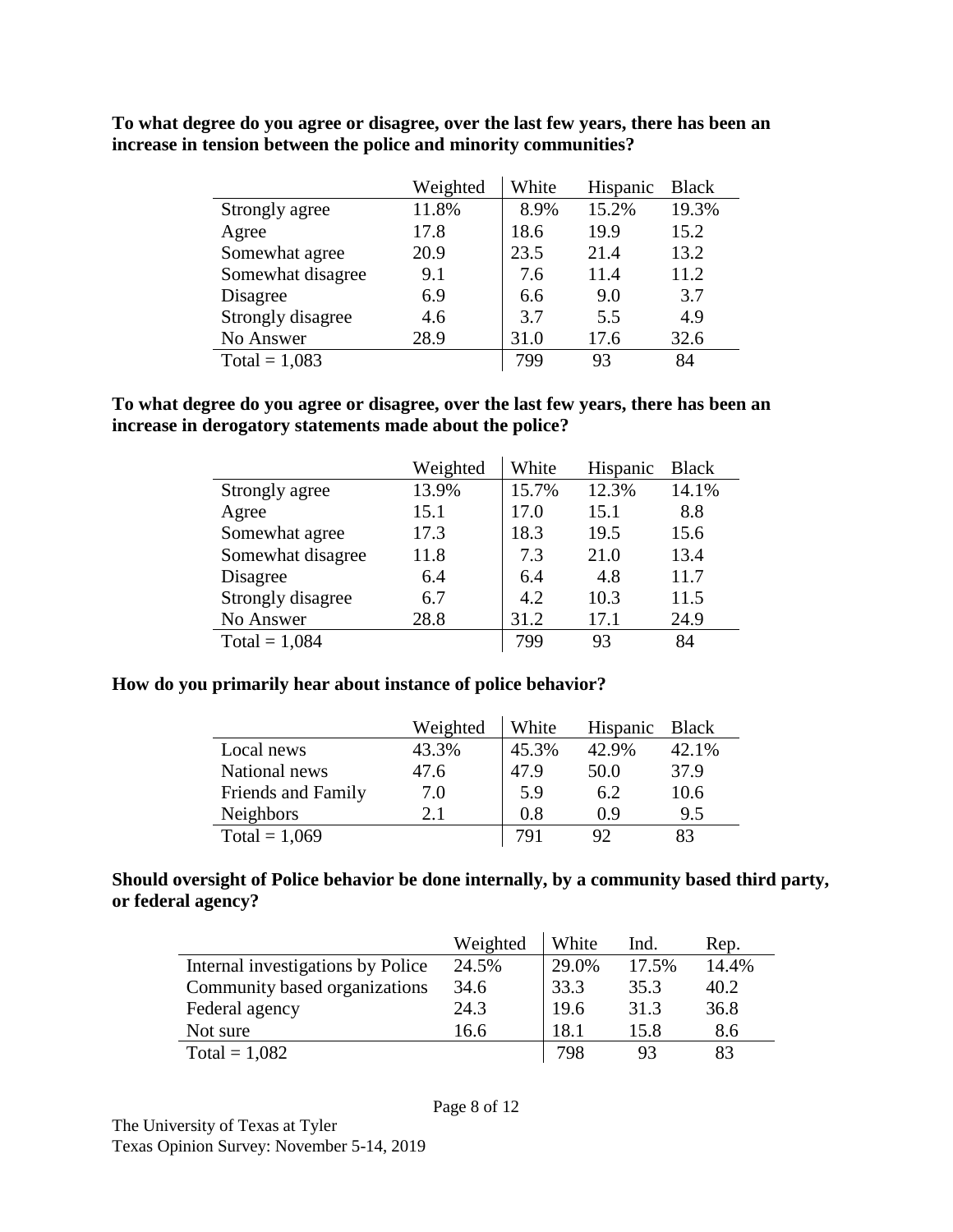|                   | Weighted | Dem. | Ind. | Rep.  |
|-------------------|----------|------|------|-------|
| Very prepared     | 10.4%    | 5.1% | 8.0% | 16.9% |
| Prepared          | 36.9     | 26.1 | 36.4 | 46.9  |
| Not prepared      | 33.7     | 40.4 | 35.8 | 26.4  |
| Not very prepared | 16.8     | 27.1 | 17.8 | 6.7   |
| Not sure          | 2.2.     | 1.3  | 2.0  | 3.1   |
| Total = $1,081$   |          | 323  | 295  | 463   |

**Do you think the U.S. is very prepared, prepared, not very prepared or not prepared at all to keep elections safe and secure?**

#### **How likely or unlikely is it that a foreign nation will attempt to create confusion in the upcoming election?**

|                   | Weighted | Dem.  | Ind.  | Rep.  |
|-------------------|----------|-------|-------|-------|
| Very likely       | 37.3%    | 45.1% | 42.1% | 27.1% |
| Somewhat likely   | 30.5     | 32.3  | 27.8  | 30.8  |
| Somewhat unlikely | 13.8     | 9.7   | 9.7   | 20.3  |
| Very unlikely     | 11.0     | 5.3   | 11.6  | 15.6  |
| Not sure          | 7.4      | 7.7   | 8.8   | 6.3   |
| Total = $1,079$   |          | 323   | 295   | 461   |

**On a scale of 1 to 5 where 1 means Strongly Support and 5 means Strongly oppose, do you support or oppose a mandatory buyback program to turn in all assault weapons for payment?**

|                         | Weighted | Dem.  | Ind.  | Rep. |
|-------------------------|----------|-------|-------|------|
| Strongly support        | 18.2%    | 31.2% | 15.0% | 8.6% |
| Support                 | 18.8     | 29.9  | 19.2  | 8.6  |
| Have a neutral position | 21.0     | 25.5  | 18.4  | 18.6 |
| Oppose                  | 13.0     | 9.1   | 16.4  | 14.2 |
| Strongly oppose         | 29.0     | 4.3   | 31.0  | 50.0 |
| Total = $1,080$         |          | 323   | 295   | 462  |

### **Demographic Questions**

**What do you identify as your racial or ethnic background?** 

|                                  | Weighted |
|----------------------------------|----------|
| White, Non-Hispanic              | 57.1%    |
| Hispanic or Latino               | 21.7     |
| <b>Black or African American</b> | 13.3     |
| Asian                            | 1.1      |
| Other                            | 6.9      |
| $Total =$                        | 1.093    |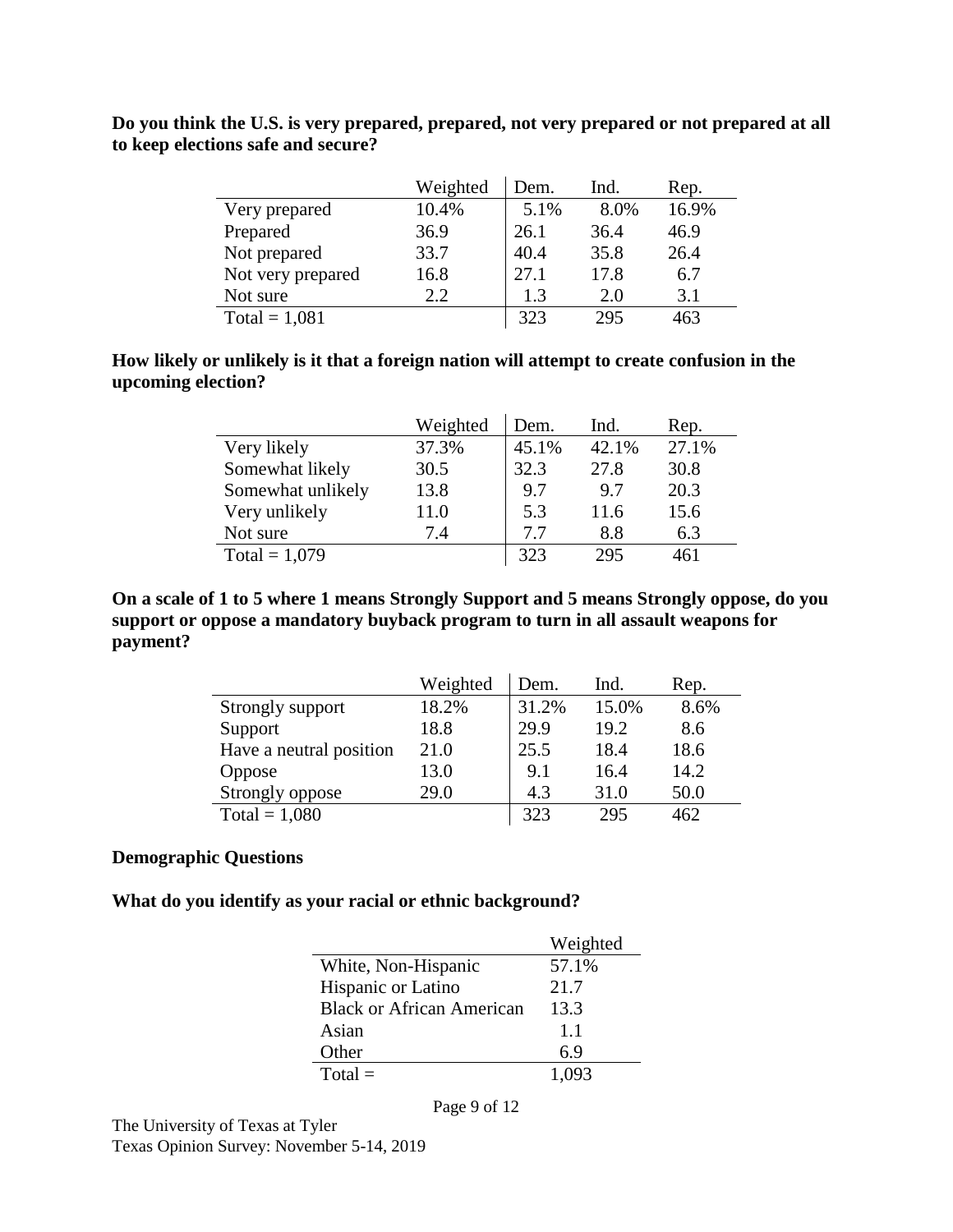| [If Hispanic] What is the origin of the ethnicity background? |  |  |  |  |  |  |  |  |  |  |  |  |
|---------------------------------------------------------------|--|--|--|--|--|--|--|--|--|--|--|--|
|---------------------------------------------------------------|--|--|--|--|--|--|--|--|--|--|--|--|

|                  | Weighted |
|------------------|----------|
| Mexican          | 39.9%    |
| Mexican American | 49.2     |
| Puerto Rican     | 3.1      |
| Cuban            | 0.9      |
| Other            | 6.8      |
| $Total =$        | 93       |

## **[If Hispanic] How many generations has your family been in America?**

|               | Weighted |
|---------------|----------|
| One           | 21.5%    |
| Two           | 30.8     |
| Three or more | 47.3     |
| No answer     | 0.4      |
| $Total =$     |          |

## **What is the highest level of education you have attained?**

|                                              | Weighted |
|----------------------------------------------|----------|
| Did not finish high school                   | 2.0%     |
| High school graduation, no college           | 14.1     |
| Completed Associate's Degree or Some College | 43.5     |
| Completed Bachelor's Degree                  | 29.3     |
| Graduate or Professional Degree/Coursework   | 11.2.    |
| $Total =$                                    | 1.093    |

#### **What is your age?**

|           | Weighted |
|-----------|----------|
| 18-29     | 14.7%    |
| $30 - 44$ | 22.9     |
| $45 - 64$ | 36.7     |
| $65+$     | 25.7     |
| $Total =$ | 1,093    |

#### **What is your marital status?**

|                    | Weighted |
|--------------------|----------|
| Married            | 55.8%    |
| Divorced/Separated | 12.5     |
| Single             | 25.7     |
| Other              | 6.1      |
| Total = $1,074$    |          |

Page 10 of 12

The University of Texas at Tyler Texas Opinion Survey: November 5-14, 2019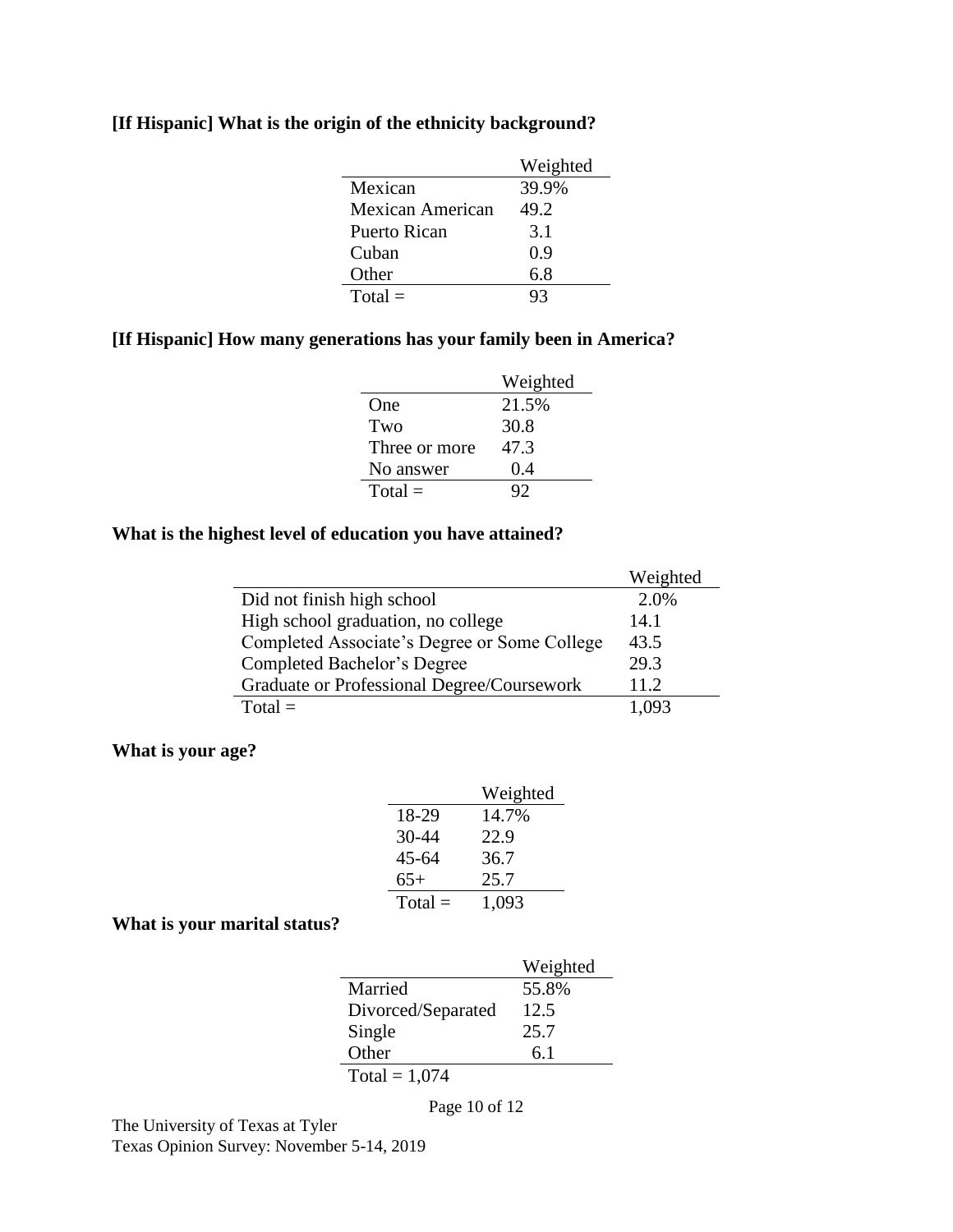|  |  |  | How would you best describe your religious affiliation? |  |
|--|--|--|---------------------------------------------------------|--|
|  |  |  |                                                         |  |

|                                    | Weighted |
|------------------------------------|----------|
| Roman Catholic                     | 25.4%    |
| <b>Evangelical Protestant</b>      | 24.5     |
| Mainline Protestant                | 15.6     |
| African-American Protestant        | 3.8      |
| Christian – unaffiliated           | 3.5      |
| <b>Church of Latter Day Saints</b> | 1.3      |
| Jewish                             | 0.9      |
| <b>Buddhist</b>                    | 0.2      |
| Hindu                              | 0.1      |
| Muslim                             | 0.5      |
| Other                              | 0.3      |
| Secular/No Religious Affiliation   | 21.5     |
| Total = $1,077$                    |          |

## **How frequently do you attend worship services?**

| na worsnip services <i>:</i> |          |
|------------------------------|----------|
|                              | Weighted |
| Never/hardly ever            | 29.1%    |
| A few times a year           | 23.9     |
| Once or twice a month        | 11.1     |
| Almost every week            | 12.7     |
| Once a week or more          | 23.1     |
| Total = $1,017$              |          |

#### **What is your gender?**

|                 | Weighted |
|-----------------|----------|
| Male            | 48.5%    |
| Female          | 51.3     |
| Other           | 0.2      |
| Total = $1,093$ |          |

### **What is your approximate level of household income?**

|                     | Weighted |
|---------------------|----------|
| Less than \$30,000  | 18.2%    |
| \$30,000-\$49,999   | 15.4     |
| \$50,000-\$74,999   | 17.8     |
| \$75,000-\$99,999   | 12.9     |
| \$100,000-\$149,999 | 12.7     |
| \$150,000-\$199,999 | 7.0      |
| \$200,000-\$299,999 | 2.8      |
| \$300,000 or more   | 1.8      |
| Not given           | 11.4     |
| Total = $1,093$     |          |